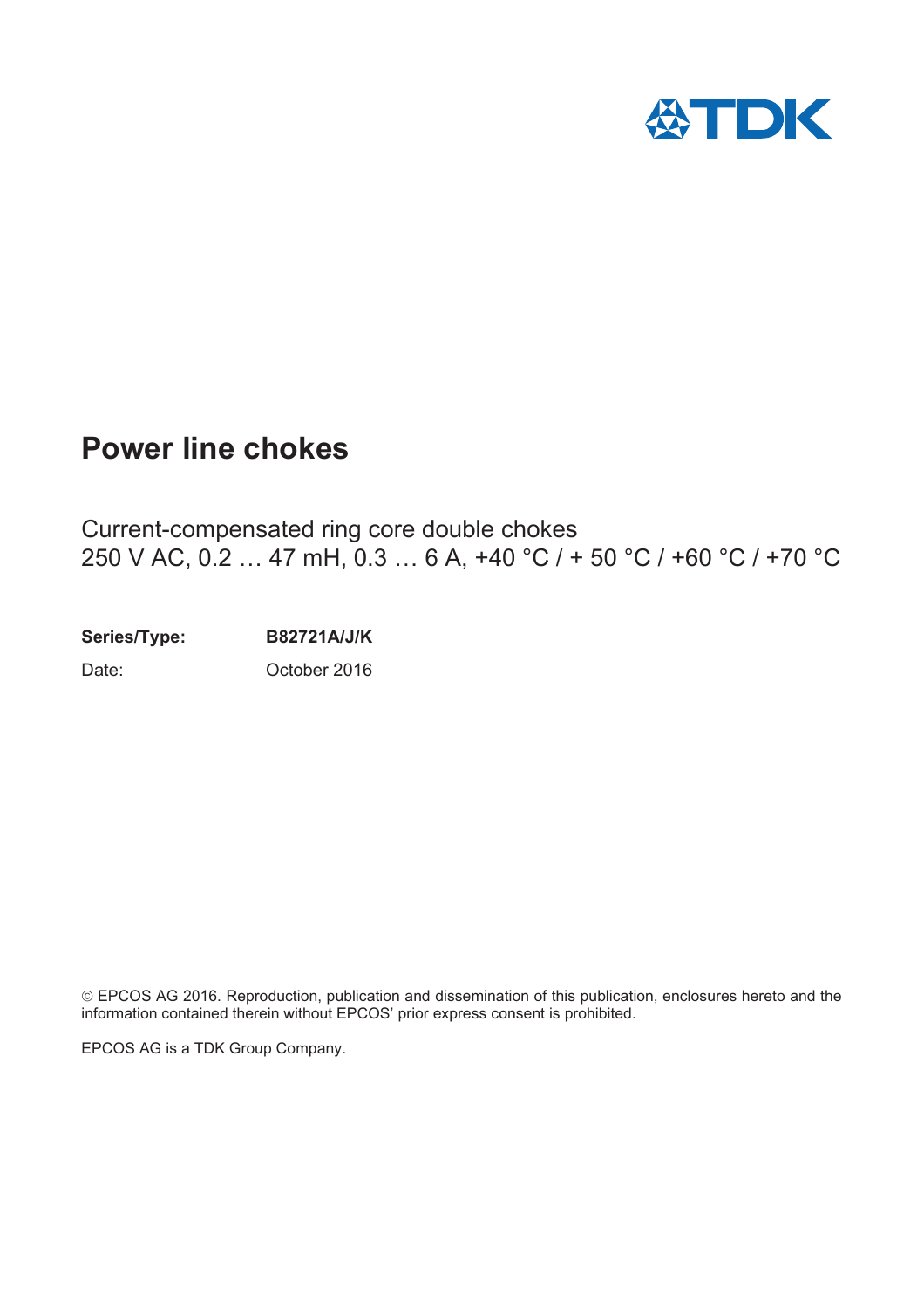

#### **Power line chokes B82721A/J/K**

#### **Current-compensated ring core double chokes**

**Rated voltage 250 V AC Rated inductance 0.2 ... 47 mH Rated current 0.3 ... 6 A / +40 °C, +50 °C, +60 °C, +70 °C**

#### **Construction**

- Current-compensated ring core double choke
- Ferrite core wih epoxy coating (UL 94 V-0)
- Plastic case (UL 94 V-0)
- Potting (UL 94 V-0)
- Sector winding

#### **Features**

- High resonance frequency due to special winding technique
- Approx. 1% stray inductance for symmetrical interference suppression
- Suitable for wave soldering
- Design complies with EN 60938-2 (VDE 0565-2) and UL 1283
- $\blacksquare$  UL<sup>1)</sup> and /or ENEC (VDE) approvals  $\blacksquare$   $\mathbb{R}$   $\mathbb{R}$   $\mathbb{R}$
- Construction approved to EN 60335-1 (VDE 0700-1)<sup>2)</sup>
- RoHS-compatible

#### **Applications**

- Suppression of common-mode interferences
- Switch-mode power applications
- Electronic ballasts in lamps
- Power inverters

#### **Terminals**

- Base material CuNi18Zn20
- Layer composition Ni, Sn
- Hot-dipped
- **Pins 0.7**  $\times$  0.7 (mm)
- Lead spacing  $10 \times 5$  (mm) or  $10 \times 15$  (mm)

#### **Marking**

■ Product brand, approval signs and VDE standard number, ordering code, graphic symbol, rated current, rated voltage, rated inductance, date of manufacture (YYWWD.internal ID code)

#### **Delivery mode**

- Blister tray in cardboard box
- 1) UL approval with 300 V AC
- 2) Certified values: Glow wire test (GWT to IEC 60695-2-11): +750 °C, 2 s / +850 °C, 30 s Ball pressure test (BP to IEC 60695-10-2): +125 °C

Please read *Cautions and warnings* and *Important notes* at the end of this document.



B82721A





B82721K

**2** 10/16



B82721J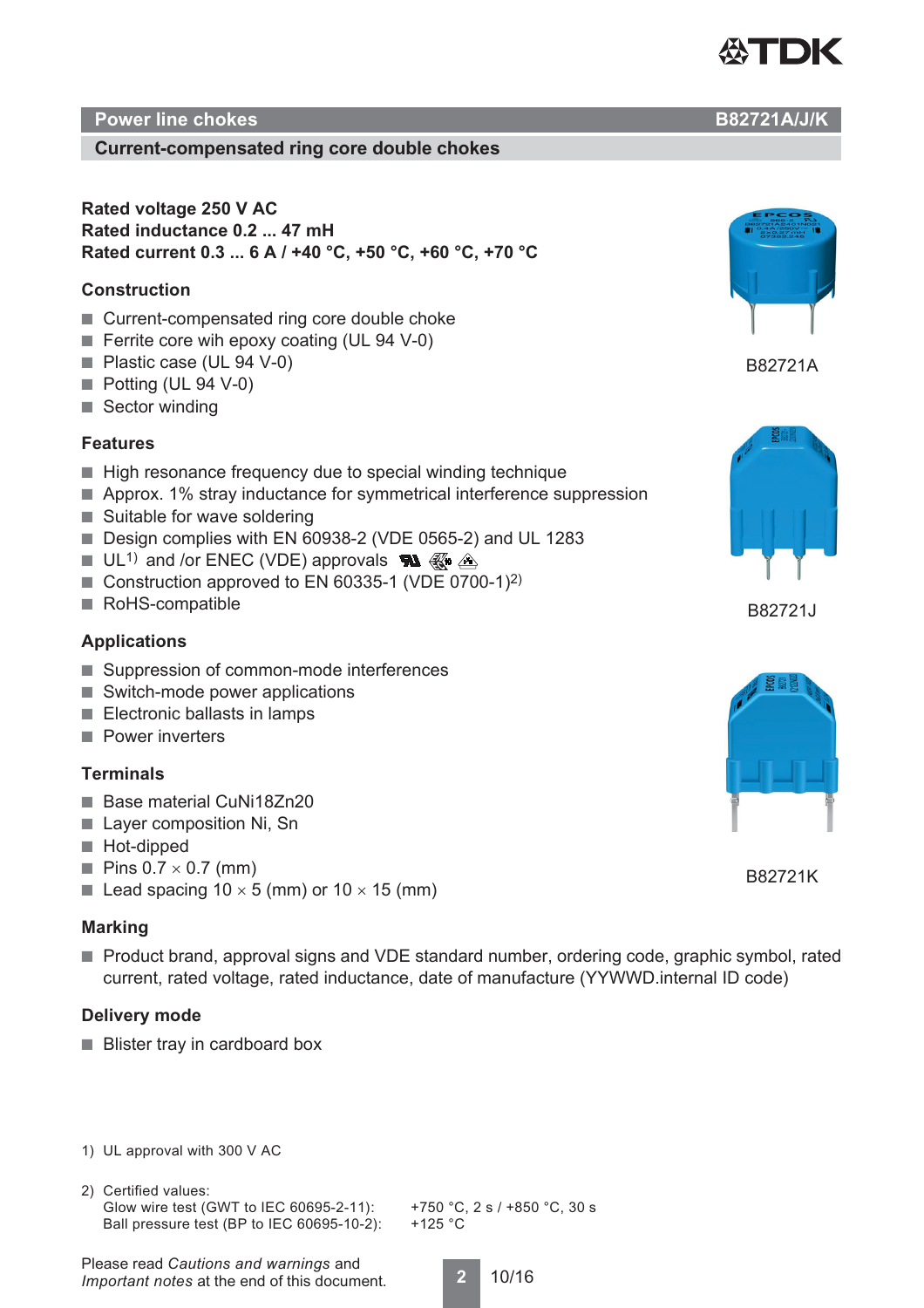# TDK

#### **Power line chokes B82721A/J/K**

#### **Current-compensated ring core double chokes**

#### **Dimensional drawings and pin configurations**

Horizontal version (B82721A)





Vertical version (B82721J) Vertical version (B82721K)









 $15 + 0.2$ 



Part tolerances to ISO 2768-cL / ISO 8015. Size ISO 14405 (E) All dimensions in mm

**IND1276-L-E**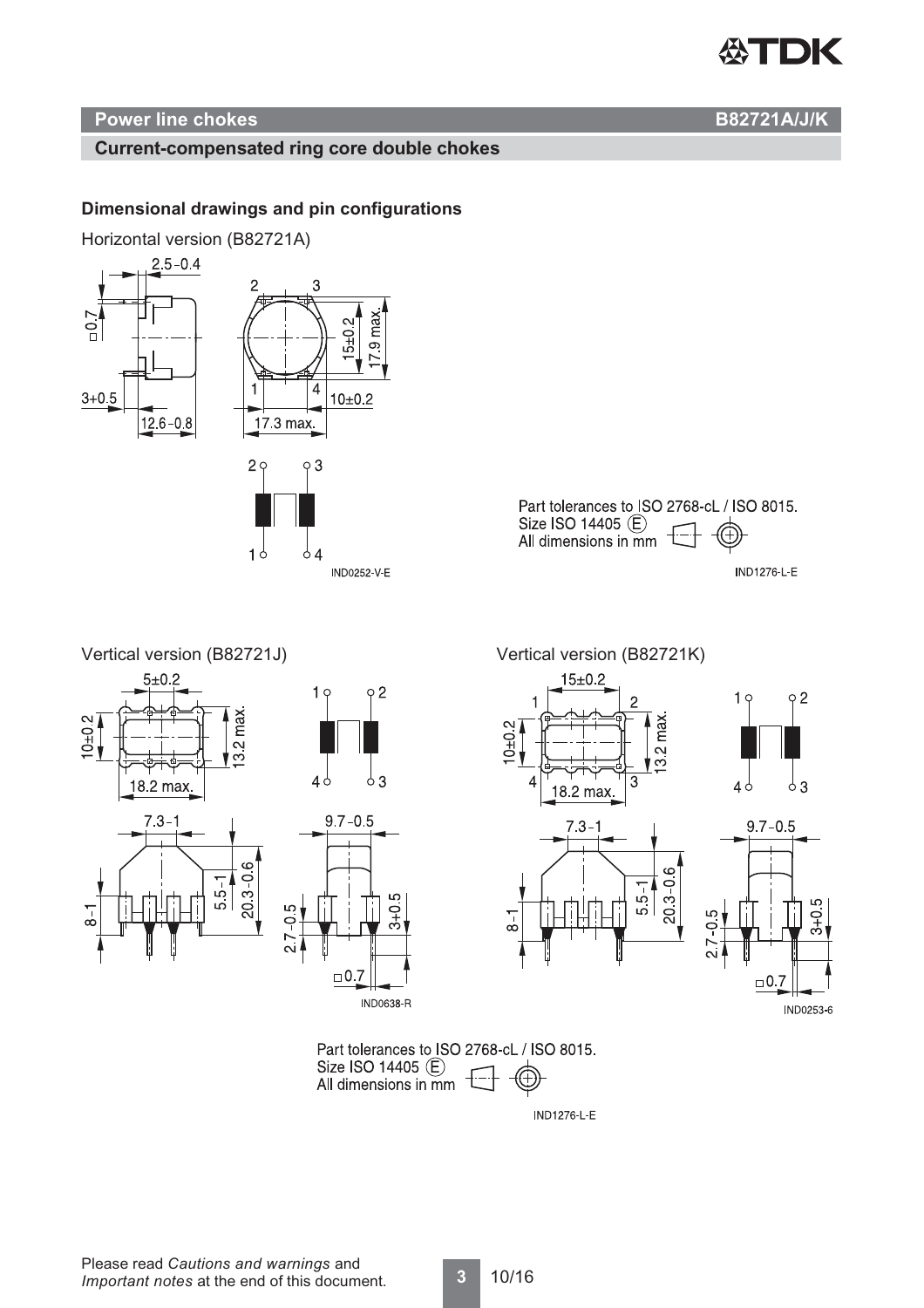

#### **Power line chokes B82721A/J/K**

#### **Current-compensated ring core double chokes**

#### **Technical data and measuring conditions**

| Rated voltage $V_R$                              | 250 V AC (50/60 Hz)                                                                                                                                                |  |  |  |
|--------------------------------------------------|--------------------------------------------------------------------------------------------------------------------------------------------------------------------|--|--|--|
| Test voltage Vt <sub>est</sub>                   | 1500 V AC, 2 s (line/line)                                                                                                                                         |  |  |  |
| Rated temperature $T_R$                          | +40 °C / +50 °C / +60 °C / +70 °C                                                                                                                                  |  |  |  |
| Rated current $I_R$                              | Referred to 50 Hz and rated temperature                                                                                                                            |  |  |  |
| Rated inductance $L_R$                           | Measured with Agilent 4284A at 0.1 mA, +20 °C<br>Measuring frequency: $L_R \le 1$ mH: f=100 kHz<br>$L_R$ > 1 mH: f= 10 kHz<br>Inductance is specified per winding. |  |  |  |
| Inductance tolerance                             | $\pm 30\%$ at +20 °C                                                                                                                                               |  |  |  |
| Inductance decrease $\Delta L/L_0$               | < 10% at DC magnetic bias with $I_R$ , +20 °C                                                                                                                      |  |  |  |
| Stray inductance L <sub>stray,typ</sub>          | Measured with Agilent 4284A at 5 mA, +20 °C, typical<br>values<br>Measuring frequency: $L_R \le 1$ mH: f= 100 kHz<br>$L_R$ > 1 mH: f= 10 kHz                       |  |  |  |
| DC resistance $R_{\text{tvp}}$                   | Measured at +20 °C, typical values, specified per winding                                                                                                          |  |  |  |
| Solderability (lead-free)                        | Sn96.5Ag3.0Cu0.5: $+(245 \pm 3)$ °C, (3 $\pm$ 0.3) s<br>Wetting of soldering area $\geq 95\%$<br>(to IEC 60068-2-20, test Ta)                                      |  |  |  |
| Resistance to soldering heat<br>(wave soldering) | +(260 ±5) °C, (10 ±1) s<br>(to IEC 60068-2-20, test Tb)                                                                                                            |  |  |  |
| Climatic category                                | 40/125/56 (to IEC 60068-1)                                                                                                                                         |  |  |  |
| Storage conditions (packaged)                    | $-25$ °C  +40 °C, $\leq$ 75% RH                                                                                                                                    |  |  |  |
| Weight                                           | Approx. 5 g                                                                                                                                                        |  |  |  |
| Approvals                                        | IEC / EN 60938-2, UL 1283 (E70122)                                                                                                                                 |  |  |  |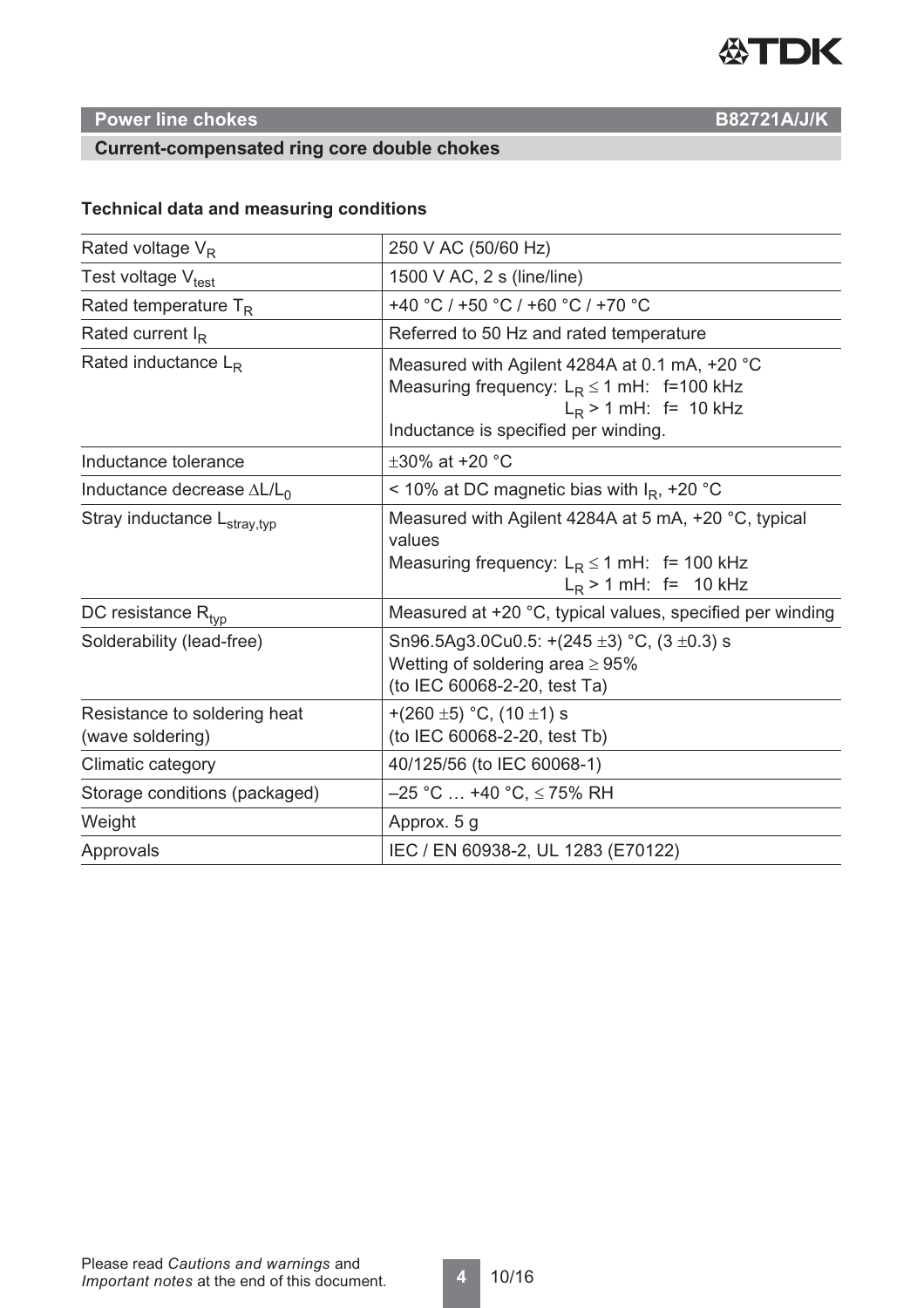# **公TDK**

### **Power line chokes B82721A/J/K**

#### **Current-compensated ring core double chokes**

#### **Characteristics and ordering codes**

Horizontal version B82721A

| $I_{\mathsf{R}}$ | $L_{R}$ | -stray,typ | $\mathsf{R}_{\mathsf{typ}}$ | $T_R$        | Ordering code      |          | Approvals |  |
|------------------|---------|------------|-----------------------------|--------------|--------------------|----------|-----------|--|
| A                | mH      | $\mu$ H    | $m\Omega$                   | $^{\circ}$ C | Horizontal version | ♠        | <b>R</b>  |  |
| 0.3              | 47      | 500        | 2200                        | $+50$        | B82721A2301N020    | $\times$ | $\times$  |  |
| 0.4              | 39      | 450        | 2000                        | $+40$        | B82721A2401N020    | $\times$ | $\times$  |  |
| 0.4              | 27      | 300        | 1700                        | $+40$        | B82721A2401N021    | $\times$ | $\times$  |  |
| 0.4              | 39      | 450        | 2000                        | $+70$        | B82721A2401N023    | $\times$ | $\times$  |  |
| 0.5              | 27      | 290        | 1100                        | $+60$        | B82721A2501N022    | $\times$ | $\times$  |  |
| 0.5              | 18      | 250        | 1400                        | $+40$        | B82721A2501N001    | $\times$ | $\times$  |  |
| 0.5              | 15      | 160        | 800                         | $+40$        | B82721A2501N021    | $\times$ | $\times$  |  |
| 0.6              | 15      | 170        | 700                         | $+40$        | B82721A2601N020    | $\times$ | $\times$  |  |
| 0.7              | 10      | 110        | 550                         | $+60$        | B82721A2701N020    | $\times$ | $\times$  |  |
| 1.2              | 6.8     | 80         | 280                         | $+40$        | B82721A2122N020    | $\times$ | $\times$  |  |
| 1.5              | 3.3     | 37         | 180                         | $+40$        | B82721A2152N001    | $\times$ | $\times$  |  |
| 2.0              | 1.0     | 13         | 80                          | $+40$        | B82721A2202N001    | $\times$ | $\times$  |  |
| 2.5              | 0.6     | 8          | 60                          | $+40$        | B82721A2252N020    | $\times$ | $\times$  |  |
| 2.6              | 0.4     | 6          | 55                          | $+40$        | B82721A2262N001    | $\times$ | $\times$  |  |
| 3.6              | 0.4     | 6          | 35                          | $+40$        | B82721A2362N001    | $\times$ | $\times$  |  |
| 4.0              | 0.7     | 7          | 30                          | $+40$        | B82721A2402N020    | $\times$ | $\times$  |  |
| 6.0              | 0.2     | 2.5        | 15                          | $+40$        | B82721A2602N020    | $\times$ | $\times$  |  |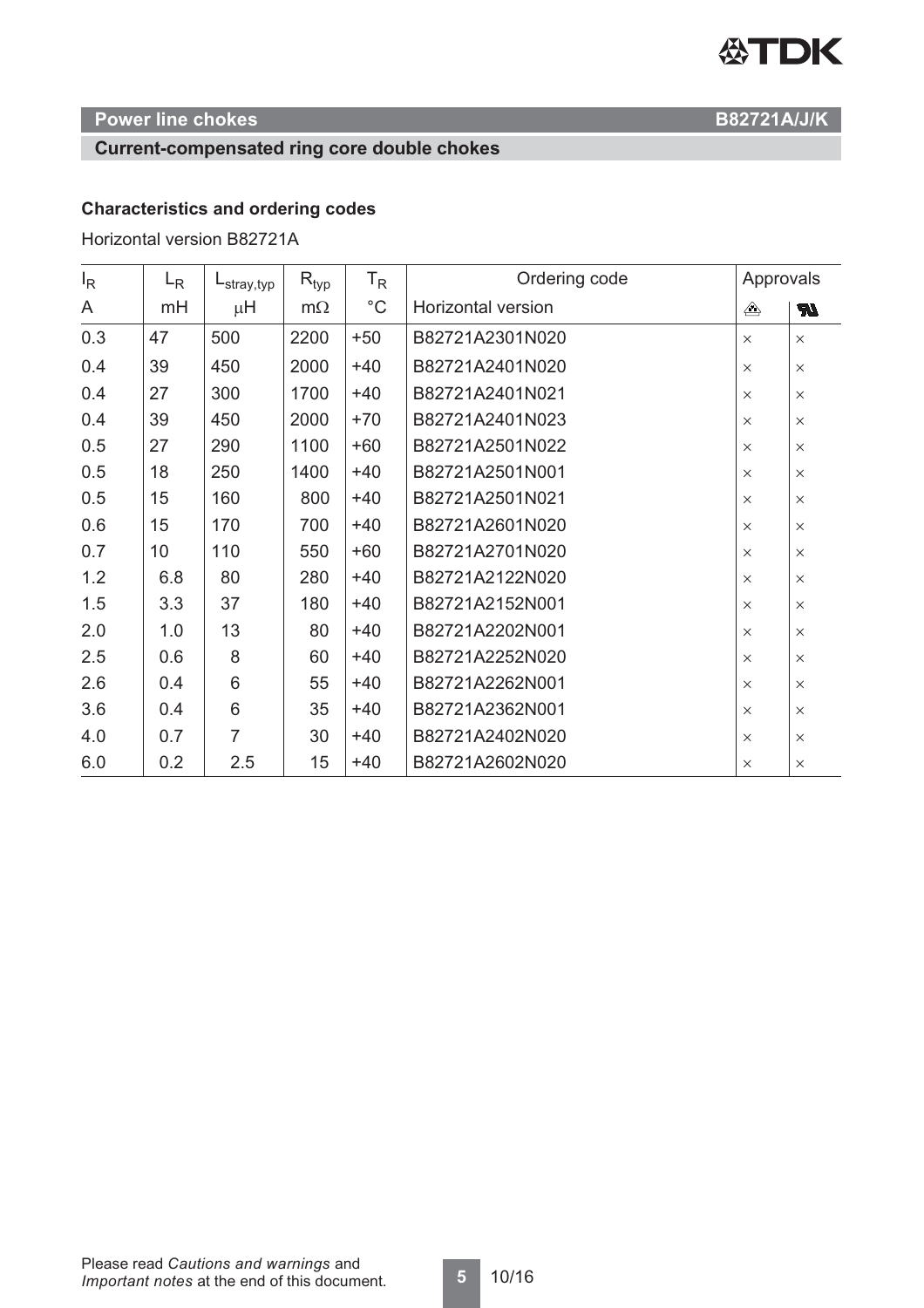# **公TDK**

#### **Power line chokes B82721A/J/K**

#### **Current-compensated ring core double chokes**

#### $I_R$ LR Ordering code Approvals Lstray,typ  $R_{\text{tvo}}$ TR  $^{\circ}C$ Vertical version (J) | Vertical version (K) A mH  $\mu$ H  $m\Omega$ ⚠ 0.3  $|47|$  500  $|2200|$  +50  $|B82721J2301N020|$  B82721K2301N020  $|\times$   $|\times$ 0.4 39 450 2000 +40 B82721J2401N020 B82721K2401N020  $\times$ 0.4 27 300 1700 +40 B82721J2401N021 B82721K2401N021 x  $\times$ 0.4 39 450 2000 +70 B82721J2401N023 B82721K2401N023 x  $\vert x \vert$ 0.5 27 290 1100 +60 B82721J2501N022 B82721K2501N022 x  $\times$ 0.5 18 250 1400 +40 B82721J2501N001 B82721K2501N001  $\times$  x 0.5  $\vert$  15  $\vert$  160  $\vert$  800 +40 B82721J2501N021 B82721K2501N021  $\vert$   $\times$   $\vert$   $\times$ 0.6 15 170 700 +40 B82721J2601N020 B82721K2601N020  $\times$ 0.7  $\vert$  10  $\vert$  110  $\vert$  550 +60 B82721J2701N020 B82721K2701N020  $\vert$   $\times$   $\vert$   $\times$ 1.2  $\begin{array}{|c|c|c|c|c|c|c|c|} \hline 6.8 & 80 & 280 & +40 & B82721J2122N020 & B82721K2122N020 & \times & \times \ \hline \end{array}$ 1.5  $\vert$  3.3  $\vert$  3.7  $\vert$  1.80 +40 B82721J2152N001 B82721K2152N001  $\vert$   $\times$   $\vert$   $\times$ 2.0 1.0 13 0 80 +40 B82721J2202N001 B82721K2202N001  $\times$  x 2.5  $\vert$  0.6  $\vert$  8  $\vert$  60 +40 B82721J2252N020 B82721K2252N020  $\vert$   $\times$   $\vert$   $\times$ 2.6  $\begin{array}{|c|c|c|c|c|c|c|c|c|} \hline 0.4 & 6 & 55 & +40 & B82721J2262N001 & B82721K2262N001 & \times & \times \ \hline \end{array}$  $3.6$  0.4 6 35 +40  $-$  B82721K2362N001  $\times$  x

 $4.0$  0.7  $\begin{array}{|c|c|c|c|c|c|c|c|c|} \hline 7 & 30 & +40 & - & \text{B82721K2402N020} & \times \end{array}$ 6.0  $\begin{array}{|c|c|c|c|c|c|c|c|c|} \hline \end{array}$  6.0  $\begin{array}{|c|c|c|c|c|c|c|c|c|} \hline \end{array}$  2.5  $\begin{array}{|c|c|c|c|c|c|c|c|} \hline \end{array}$  15 +40  $\begin{array}{|c|c|c|c|c|c|} \hline \end{array}$  B82721K2602N020  $\begin{array}{|c|c|c|c|c|c|} \hline \end{array}$ 

Vertical versions B82721J, B82721K

 $x =$  approval granted

**TR**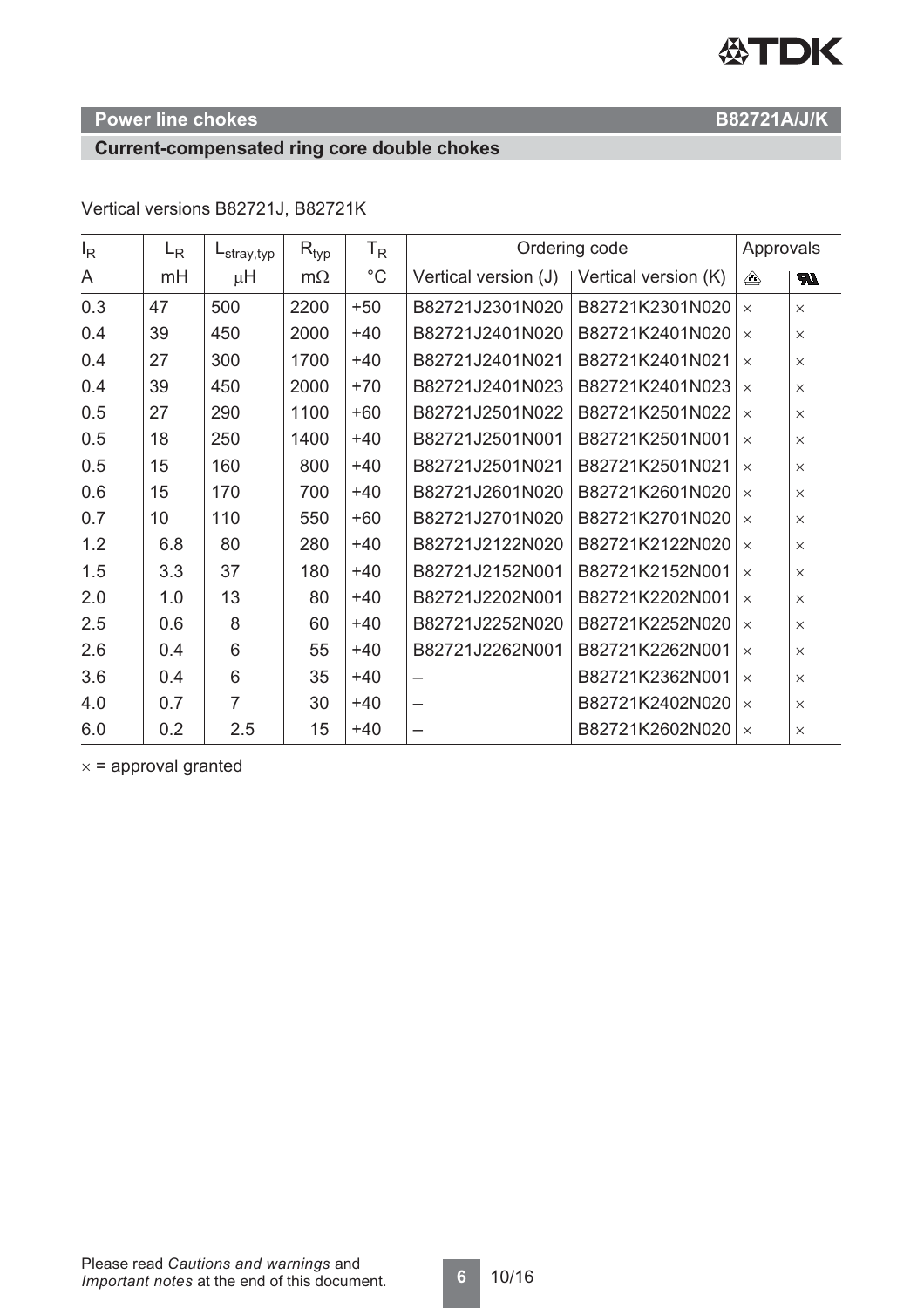

#### **Power line chokes B82721A/J/K**

#### **Current-compensated ring core double chokes**

#### **Impedance |Z| versus frequency f**

measured with windings in parallel at +20 °C, typical values



**Impedance |Z| versus frequency f** measured with windings in parallel at +20 °C, typical values



#### **Impedance |Z| versus frequency f**

measured with windings in parallel at +20 °C, typical values



**Current derating Iop/IR versus temperature TA**



Please read *Cautions and warnings* and *Important notes* at the end of this document.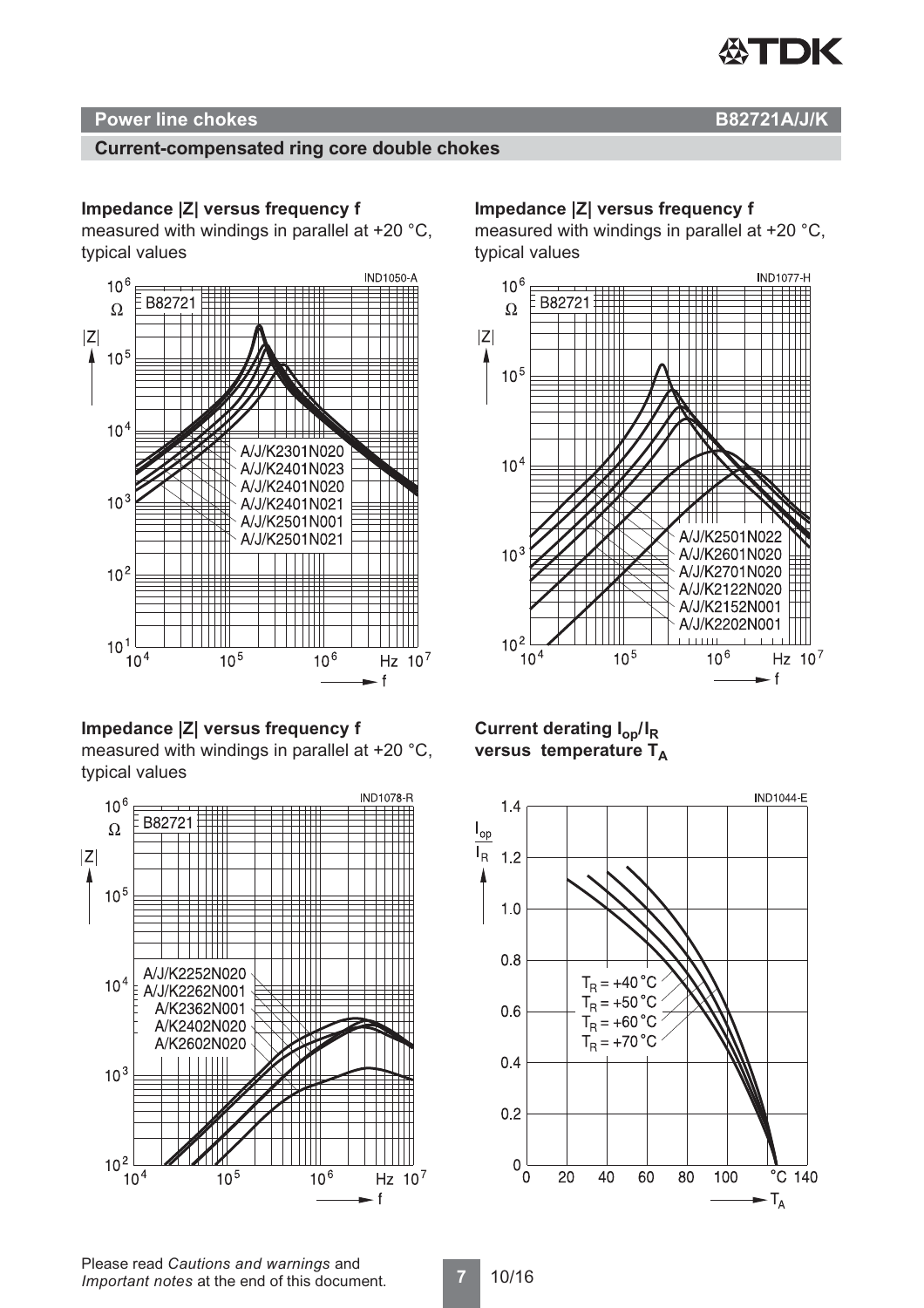

#### **Cautions and warnings**

- Please note the recommendations in our Inductors data book (latest edition) and in the data sheets.
	- Particular attention should be paid to the derating curves given there.
	- The soldering conditions should also be observed. Temperatures quoted in relation to wave soldering refer to the pin, not the housing.
- If the components are to be washed varnished it is necessary to check whether the washing varnish agent that is used has a negative effect on the wire insulation, any plastics that are used, or on glued joints. In particular, it is possible for washing varnish agent residues to have a negative effect in the long-term on wire insulation.

Washing processes may damage the product due to the possible static or cyclic mechanical loads (e.g. ultrasonic cleaning). They may cause cracks to develop on the product and its parts, which might lead to reduced reliability or lifetime.

- The following points must be observed if the components are potted in customer applications:
	- Many potting materials shrink as they harden. They therefore exert a pressure on the plastic housing or core. This pressure can have a deleterious effect on electrical properties, and in extreme cases can damage the core or plastic housing mechanically.
	- It is necessary to check whether the potting material used attacks or destroys the wire insulation, plastics or glue.
	- The effect of the potting material can change the high-frequency behaviour of the components.
- Ferrites are sensitive to direct impact. This can cause the core material to flake, or lead to breakage of the core.
- Even for customer-specific products, conclusive validation of the component in the circuit can only be carried out by the customer.

#### **Display of ordering codes for EPCOS products**

The ordering code for one and the same product can be represented differently in data sheets, data books, other publications and the website of EPCOS, or in order-related documents such as shipping notes, order confirmations and product labels. **The varying representations of the ordering codes are due to different processes employed and do not affect the specifications of the respective products**. Detailed information can be found on the Internet under www.epcos.com/orderingcodes.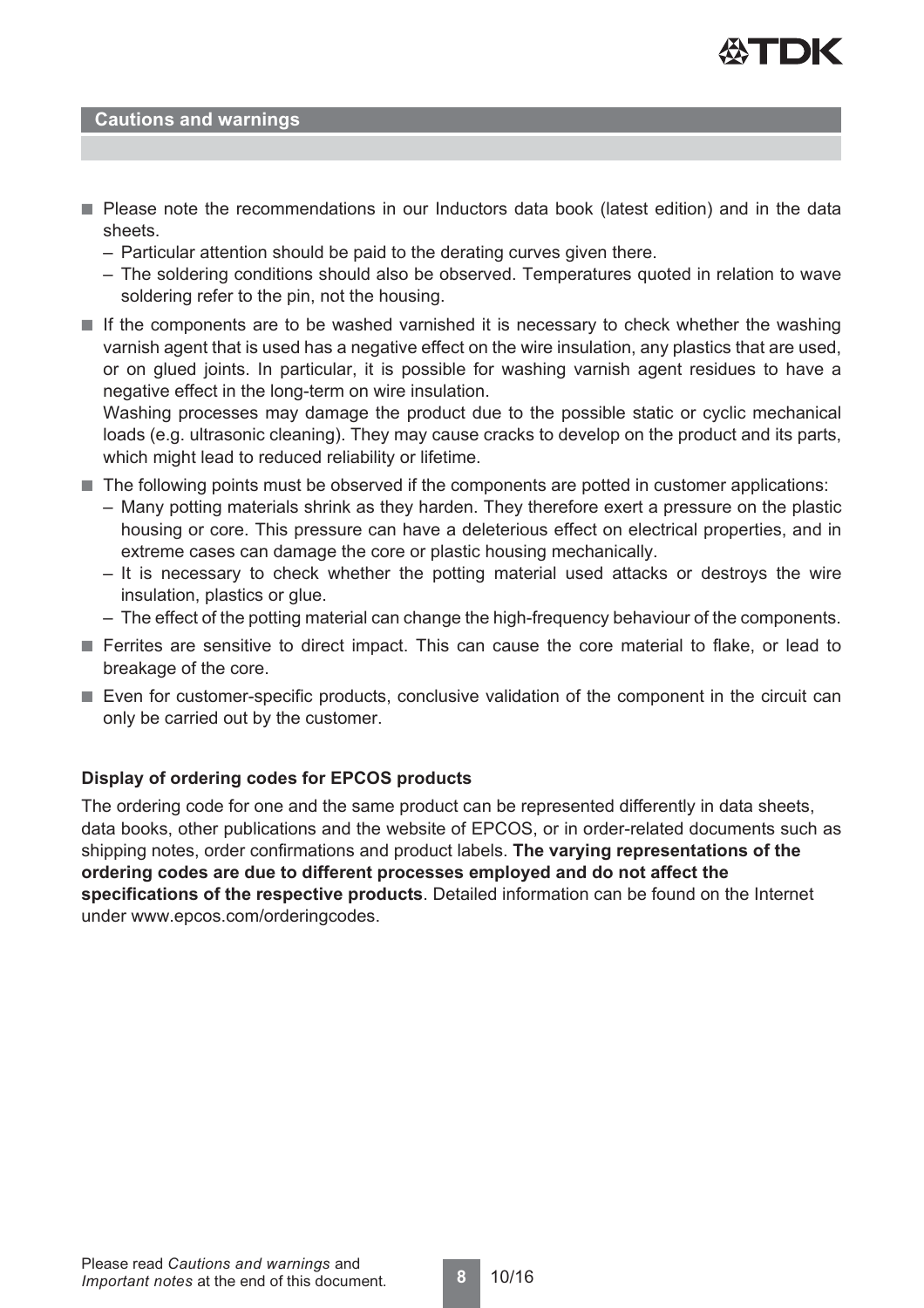

The following applies to all products named in this publication:

- 1. Some parts of this publication contain **statements about the suitability of our products for certain areas of application**. These statements are based on our knowledge of typical requirements that are often placed on our products in the areas of application concerned. We nevertheless expressly point out **that such statements cannot be regarded as binding statements about the suitability of our products for a particular customer application.** As a rule we are either unfamiliar with individual customer applications or less familiar with them than the customers themselves. For these reasons, it is always ultimately incumbent on the customer to check and decide whether a product with the properties described in the product specification is suitable for use in a particular customer application.
- 2. We also point out that **in individual cases, a malfunction of electronic components or failure before the end of their usual service life cannot be completely ruled out in the current state of the art, even if they are operated as specified.** In customer applications requiring a very high level of operational safety and especially in customer applications in which the malfunction or failure of an electronic component could endanger human life or health (e.g. in accident prevention or life-saving systems), it must therefore be ensured by means of suitable design of the customer application or other action taken by the customer (e.g. installation of protective circuitry or redundancy) that no injury or damage is sustained by third parties in the event of malfunction or failure of an electronic component.
- 3. **The warnings, cautions and product-specific notes must be observed.**
- 4. In order to satisfy certain technical requirements, **some of the products described in this publication may contain substances subject to restrictions in certain jurisdictions (e.g. because they are classed as hazardous)**. Useful information on this will be found in our Material Data Sheets on the Internet (www.tdk-electronics.tdk.com/material). Should you have any more detailed questions, please contact our sales offices.
- 5. We constantly strive to improve our products. Consequently, **the products described in this publication may change from time to time**. The same is true of the corresponding product specifications. Please check therefore to what extent product descriptions and specifications contained in this publication are still applicable before or when you place an order.

We also **reserve the right to discontinue production and delivery of products**. Consequently, we cannot guarantee that all products named in this publication will always be available. The aforementioned does not apply in the case of individual agreements deviating from the foregoing for customer-specific products.

- 6. Unless otherwise agreed in individual contracts, **all orders are subject to our General Terms and Conditions of Supply.**
- 7. **Our manufacturing sites serving the automotive business apply the IATF 16949 standard.** The IATF certifications confirm our compliance with requirements regarding the quality management system in the automotive industry. Referring to customer requirements and customer specific requirements ("CSR") TDK always has and will continue to have the policy of respecting individual agreements. Even if IATF 16949 may appear to support the acceptance of unilateral requirements, we hereby like to emphasize that **only requirements mutually agreed upon can and will be implemented in our Quality Management System.** For clarification purposes we like to point out that obligations from IATF 16949 shall only become legally binding if individually agreed upon.
- 8. The trade names EPCOS, CeraCharge, CeraDiode, CeraLink, CeraPad, CeraPlas, CSMP, CTVS, DeltaCap, DigiSiMic, ExoCore, FilterCap, FormFit, LeaXield, MiniBlue, MiniCell, MKD, MKK, MotorCap, PCC, PhaseCap, PhaseCube, PhaseMod, PhiCap, PowerHap, PQSine, PQvar, SIFERRIT, SIFI, SIKOREL, SilverCap, SIMDAD, SiMic, SIMID, SineFormer, SIOV, ThermoFuse, WindCap are **trademarks registered or pending** in Europe and in other countries. Further information will be found on the Internet at www.tdkelectronics.tdk.com/trademarks.

Release 2018-10